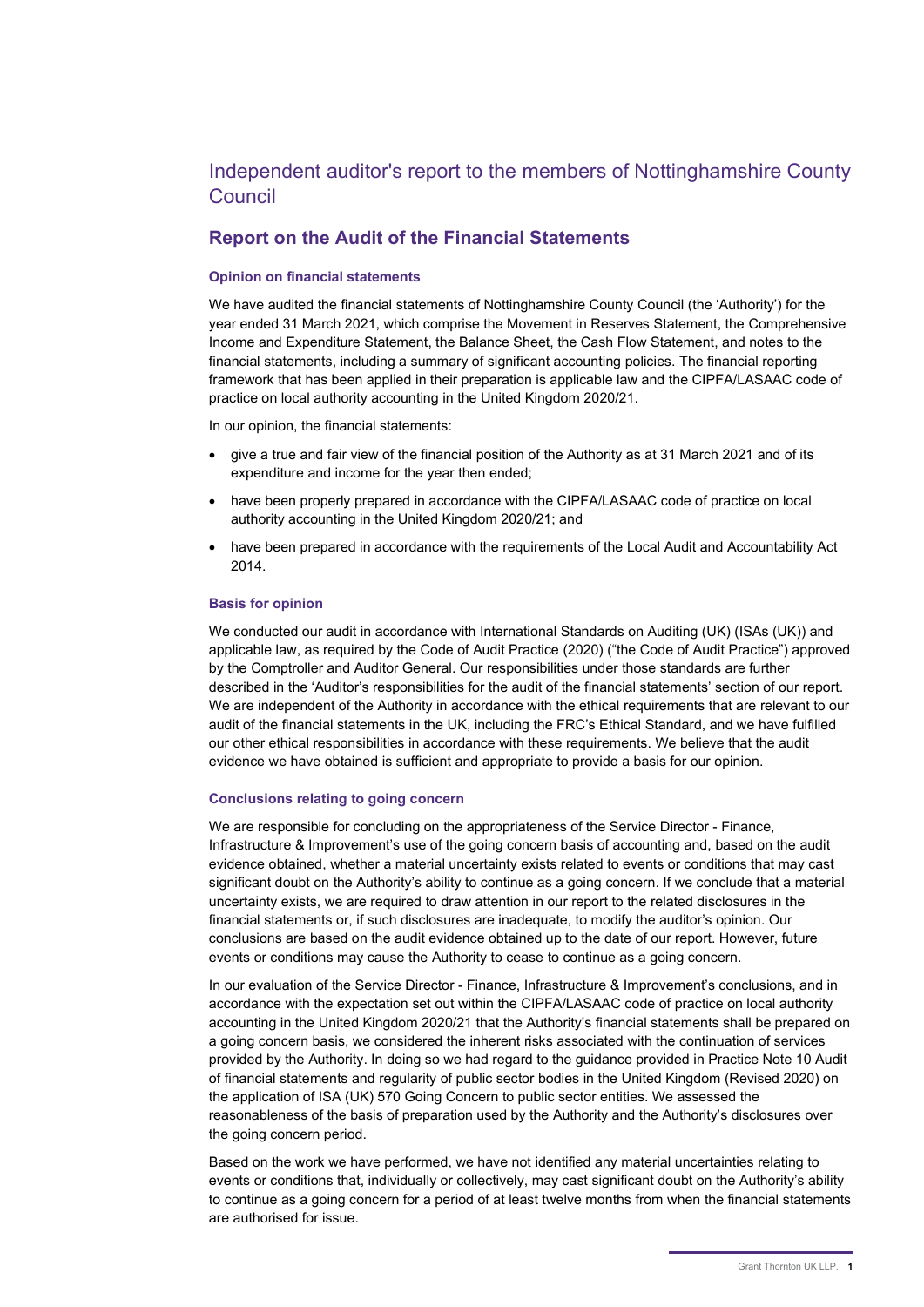In auditing the financial statements, we have concluded that the Service Director - Finance, Infrastructure & Improvement's use of the going concern basis of accounting in the preparation of the financial statements is appropriate.

The responsibilities of the Service Director - Finance, Infrastructure & Improvement with respect to going concern are described in the 'Responsibilities of the Authority, the Service Director - Finance, Infrastructure & Improvement and Those Charged with Governance for the financial statements' section of this report.

#### Other information

The Service Director - Finance, Infrastructure & Improvement is responsible for the other information. The other information comprises the information included in the Statement of Accounts, other than the financial statements, our auditor's report thereon and our auditor's report on the pension fund financial statements. Our opinion on the financial statements does not cover the other information and, except to the extent otherwise explicitly stated in our report, we do not express any form of assurance conclusion thereon.

In connection with our audit of the financial statements, our responsibility is to read the other information and, in doing so, consider whether the other information is materially inconsistent with the financial statements or our knowledge obtained in the audit or otherwise appears to be materially misstated. If we identify such material inconsistencies or apparent material misstatements, we are required to determine whether there is a material misstatement in the financial statements or a material misstatement of the other information. If, based on the work we have performed, we conclude that there is a material misstatement of the other information, we are required to report that fact.

We have nothing to report in this regard.

#### Other information we are required to report on by exception under the Code of Audit Practice

Under the Code of Audit Practice published by the National Audit Office in April 2020 on behalf of the Comptroller and Auditor General (the Code of Audit Practice) we are required to consider whether the Annual Governance Statement does not comply with 'delivering good governance in Local Government Framework 2016 Edition' published by CIPFA and SOLACE or is misleading or inconsistent with the information of which we are aware from our audit. We are not required to consider whether the Annual Governance Statement addresses all risks and controls or that risks are satisfactorily addressed by internal controls.

We have nothing to report in this regard.

#### Opinion on other matters required by the Code of Audit Practice

In our opinion, based on the work undertaken in the course of the audit of the financial statements and our knowledge of the Authority, the other information published together with the financial statements in the Statement of Accounts for the financial year for which the financial statements are prepared is consistent with the financial statements.

#### Matters on which we are required to report by exception

Under the Code of Audit Practice, we are required to report to you if:

- we issue a report in the public interest under section 24 of the Local Audit and Accountability Act 2014 in the course of, or at the conclusion of the audit; or
- we make a written recommendation to the Authority under section 24 of the Local Audit and Accountability Act 2014 in the course of, or at the conclusion of the audit; or
- we make an application to the court for a declaration that an item of account is contrary to law under Section 28 of the Local Audit and Accountability Act 2014 in the course of, or at the conclusion of the audit; or;
- we issue an advisory notice under Section 29 of the Local Audit and Accountability Act 2014 in the course of, or at the conclusion of the audit; or
- we make an application for judicial review under Section 31 of the Local Audit and Accountability Act 2014, in the course of, or at the conclusion of the audit.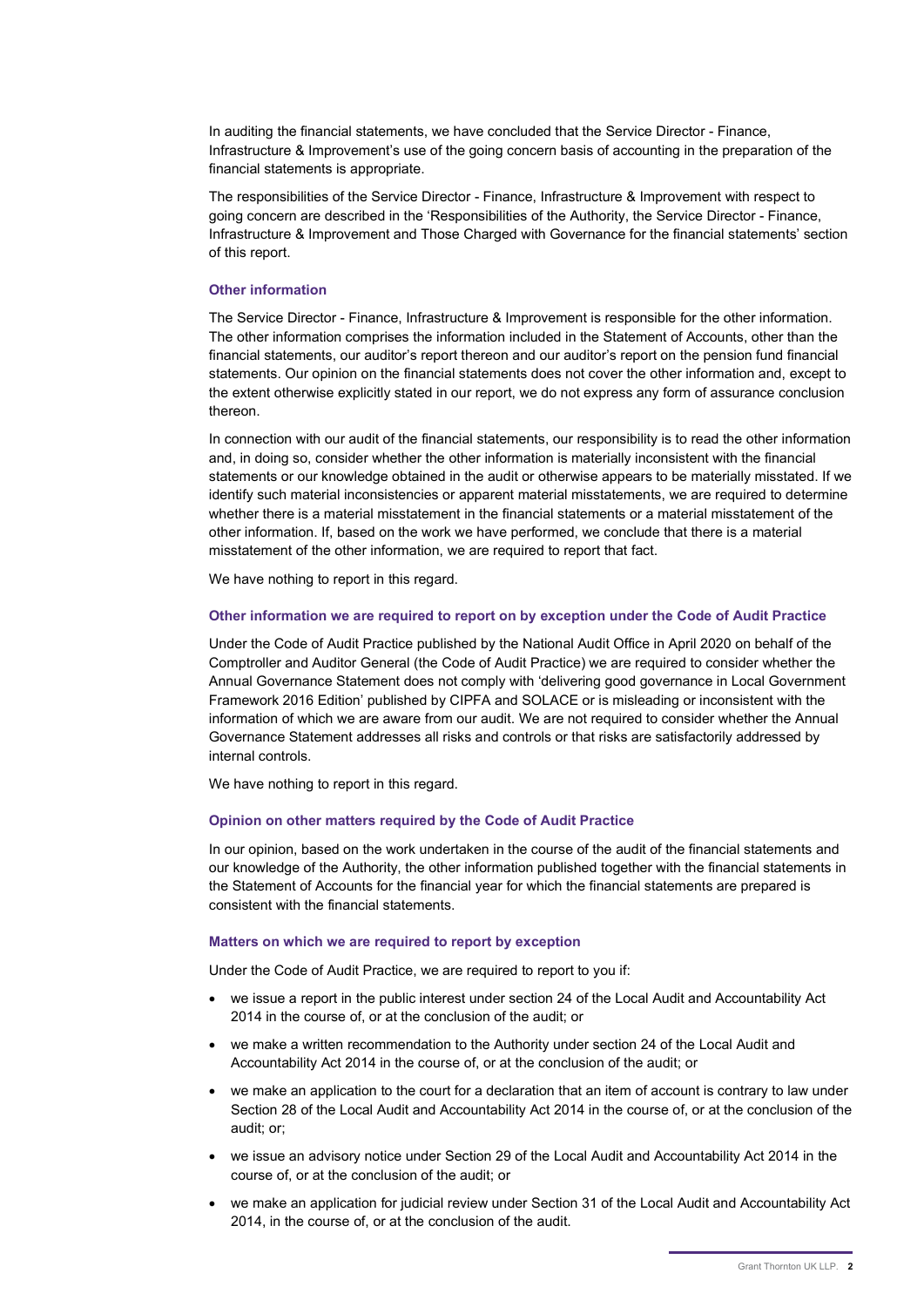We have nothing to report in respect of the above matters.

## Responsibilities of the Authority, the Service Director - Finance, Infrastructure & Improvement and Those Charged with Governance for the financial statements

As explained in the Statement of Responsibilities for the Statement of Accounts, the Authority is required to make arrangements for the proper administration of its financial affairs and to secure that one of its officers has the responsibility for the administration of those affairs. In this authority, that officer is the Service Director - Finance, Infrastructure & Improvement. The Service Director - Finance, Infrastructure & Improvement is responsible for the preparation of the Statement of Accounts, which includes the financial statements, in accordance with proper practices as set out in the CIPFA/LASAAC code of practice on local authority accounting in the United Kingdom 2020/21, for being satisfied that they give a true and fair view, and for such internal control as the Service Director - Finance, Infrastructure & Improvement determines is necessary to enable the preparation of financial statements that are free from material misstatement, whether due to fraud or error.

In preparing the financial statements, the Service Director - Finance, Infrastructure & Improvement is responsible for assessing the Authority's ability to continue as a going concern, disclosing, as applicable, matters related to going concern and using the going concern basis of accounting unless there is an intention by government that the services provided by the Authority will no longer be provided.

The Governance and Ethics Committee is Those Charged with Governance. Those Charged with Governance are responsible for overseeing the Authority's financial reporting process.

#### Auditor's responsibilities for the audit of the financial statements

Our objectives are to obtain reasonable assurance about whether the financial statements as a whole are free from material misstatement, whether due to fraud or error, and to issue an auditor's report that includes our opinion. Reasonable assurance is a high level of assurance but is not a guarantee that an audit conducted in accordance with ISAs (UK) will always detect a material misstatement when it exists. Misstatements can arise from fraud or error and are considered material if, individually or in the aggregate, they could reasonably be expected to influence the economic decisions of users taken on the basis of these financial statements.

A further description of our responsibilities for the audit of the financial statements is located on the Financial Reporting Council's website at: www.frc.org.uk/auditorsresponsibilities. This description forms part of our auditor's report.

## Explanation as to what extent the audit was considered capable of detecting irregularities, including fraud

Irregularities, including fraud, are instances of non-compliance with laws and regulations. We design procedures in line with our responsibilities, outlined above, to detect material misstatements in respect of irregularities, including fraud. Owing to the inherent limitations of an audit, there is an unavoidable risk that material misstatements in the financial statements may not be detected, even though the audit is properly planned and performed in accordance with the ISAs (UK).

The extent to which our procedures are capable of detecting irregularities, including fraud is detailed below:

- We obtained an understanding of the legal and regulatory frameworks that are applicable to the Authority and determined that the most significant, which are directly relevant to specific assertions in the financial statements, are those related to the reporting frameworks (international accounting standards as interpreted and adapted by the CIPFA/LASAAC code of practice on local authority accounting in the United Kingdom 2020/21, and the Local Government Act 1972.
- We enquired of senior officers and the Governance and Ethics Committee, concerning the Authority's policies and procedures relating to:
	- the identification, evaluation and compliance with laws and regulations;
	- the detection and response to the risks of fraud; and
	- the establishment of internal controls to mitigate risks related to fraud or non-compliance with laws and regulations.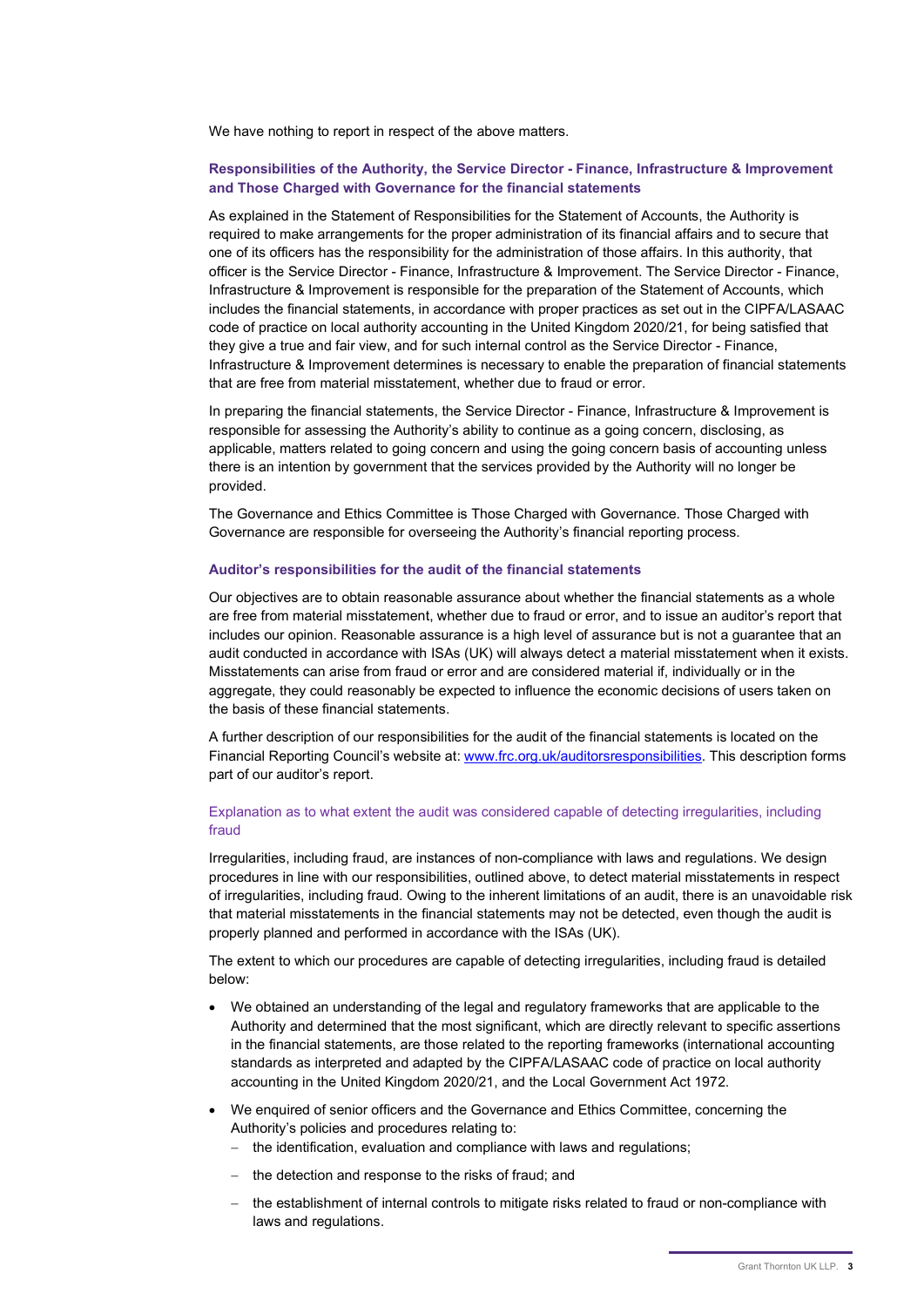- We enquired of senior officers, internal audit and the Governance and Ethics committee, whether they were aware of any instances of non-compliance with laws and regulations or whether they had any knowledge of actual, suspected, or alleged fraud.
- We assessed the susceptibility of the Authority's financial statements to material misstatement, including how fraud might occur, by evaluating officers' incentives and opportunities for manipulation of the financial statements. This included the evaluation of the risk of management override of controls, misstatement of significant estimates due to fraud and related party transactions. We determined that the principal risks were in relation to:
	- The use of journal entries.
	- Estimates and the use of unsupported or favourable assumptions which demonstrate indications of potential management bias.
	- Related party transactions undertaken outside the normal course of business.
- Our audit procedures involved:
	- evaluation of the design effectiveness of controls that the Service Director Finance, Infrastructure & Improvement has in place to prevent and detect fraud;
	- journal entry testing, with a focus on manual postings; entries containing key words or blank descriptions; entries posted by unusual or inappropriate posters; entries which were selfapproved.
	- challenging assumptions and judgements made by management in its significant accounting estimates in respect of land and buildings, investment property and defined benefit pensions liability valuations;
	- assessing the extent of compliance with the relevant laws and regulations as part of our procedures on the related financial statement item.
- These audit procedures were designed to provide reasonable assurance that the financial statements were free from fraud or error. However, detecting irregularities that result from fraud is inherently more difficult than detecting those that result from error, as those irregularities that result from fraud may involve collusion, deliberate concealment, forgery or intentional misrepresentations. Also, the further removed non-compliance with laws and regulations is from events and transactions reflected in the financial statements, the less likely we would become aware of it.
- The team communications in respect of potential non-compliance with relevant laws and regulations, including the potential for fraud in revenue and expenditure recognition.
- Assessment of the appropriateness of the collective competence and capabilities of the engagement team included consideration of the engagement team's.
	- understanding of, and practical experience with audit engagements of a similar nature and complexity through appropriate training and participation
	- knowledge of the local government sector
	- understanding of the legal and regulatory requirements specific to the Authority including:
		- $-$  the provisions of the applicable legislation
		- guidance issued by CIPFA, LASAAC and SOLACE
		- the applicable statutory provisions.
- In assessing the potential risks of material misstatement, we obtained an understanding of:
	- the Authority's operations, including the nature of its income and expenditure and its services and of its objectives and strategies to understand the classes of transactions, account balances, expected financial statement disclosures and business risks that may result in risks of material misstatement.
	- the Authority's control environment, including the policies and procedures implemented by the Authority to ensure compliance with the requirements of the financial reporting framework.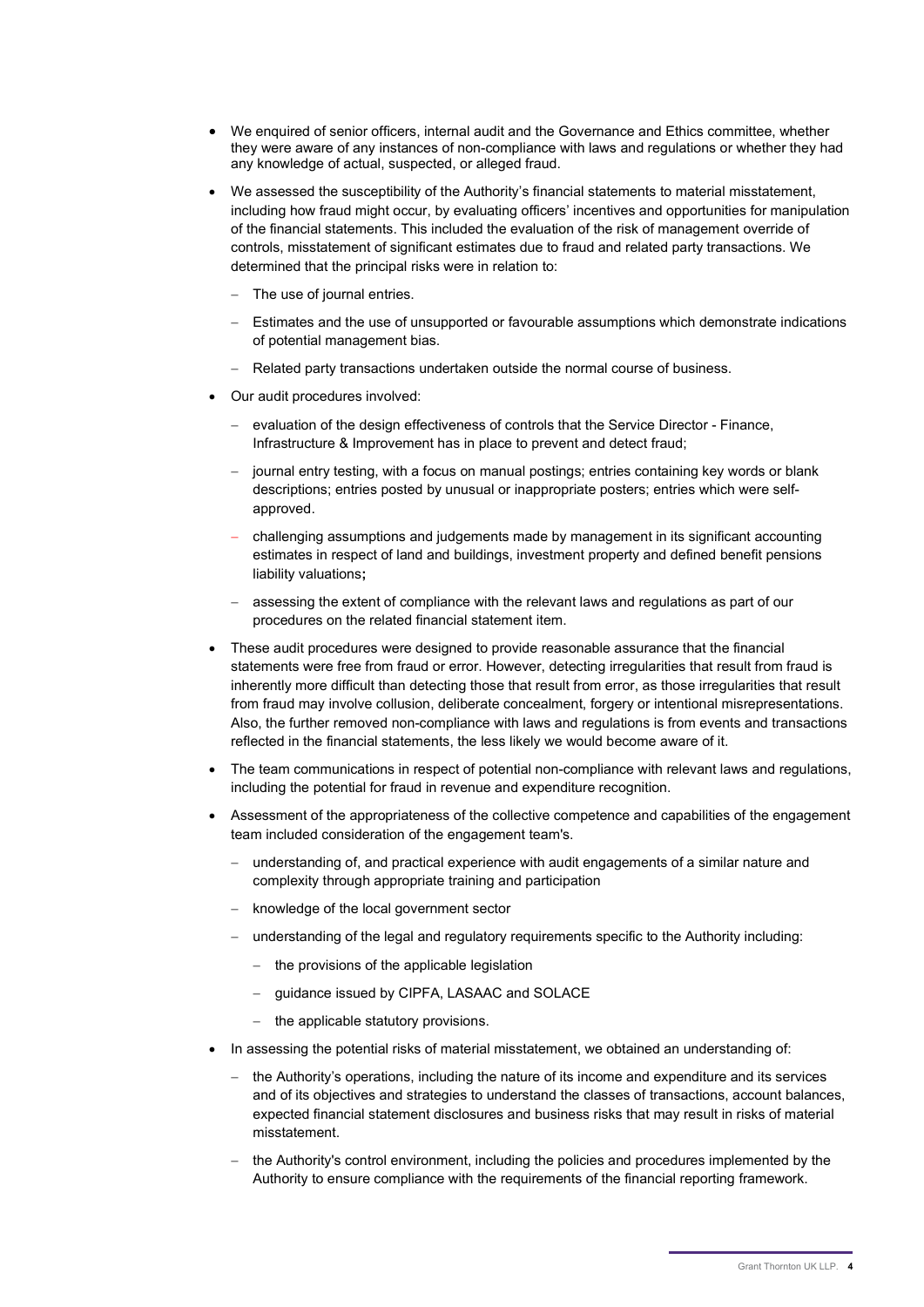# Report on other legal and regulatory requirements – the Authority's arrangements for securing economy, efficiency and effectiveness in its use of resources

#### Matter on which we are required to report by exception – the Authority's arrangements for securing economy, efficiency and effectiveness in its use of resources

Under the Code of Audit Practice, we are required to report to you if, in our opinion, we have not been able to satisfy ourselves that the Authority has made proper arrangements for securing economy, efficiency and effectiveness in its use of resources for the year ended 31 March 2021.

Our work on the Authority's arrangements for securing economy, efficiency and effectiveness in its use of resources is not yet complete. The outcome of our work will be reported in our commentary on the Authority's arrangements in our Auditor's Annual Report. If we identify any significant weaknesses in these arrangements, these will be reported by exception in a further auditor's report. We are satisfied that this work does not have a material effect on our opinion on the financial statements for the year ended 31 March 2021.

## Responsibilities of the Authority

The Authority is responsible for putting in place proper arrangements for securing economy, efficiency and effectiveness in its use of resources, to ensure proper stewardship and governance, and to review regularly the adequacy and effectiveness of these arrangements.

#### Auditor's responsibilities for the review of the Authority's arrangements for securing economy, efficiency and effectiveness in its use of resources

We are required under Section 20(1)(c) of the Local Audit and Accountability Act 2014 to be satisfied that the Authority has made proper arrangements for securing economy, efficiency and effectiveness in its use of resources. We are not required to consider, nor have we considered, whether all aspects of the Authority's arrangements for securing economy, efficiency and effectiveness in its use of resources are operating effectively.

We undertake our review in accordance with the Code of Audit Practice, having regard to the guidance issued by the Comptroller and Auditor General in April 2021. This guidance sets out the arrangements that fall within the scope of 'proper arrangements'. When reporting on these arrangements, the Code of Audit Practice requires auditors to structure their commentary on arrangements under three specified reporting criteria:

- Financial sustainability: how the Authority plans and manages its resources to ensure it can continue to deliver its services;
- Governance: how the Authority ensures that it makes informed decisions and properly manages its risks; and
- Improving economy, efficiency and effectiveness: how the Authority uses information about its costs and performance to improve the way it manages and delivers its services.

We document our understanding of the arrangements the Authority has in place for each of these three specified reporting criteria, gathering sufficient evidence to support our risk assessment and commentary in our Auditor's Annual Report. In undertaking our work, we consider whether there is evidence to suggest that there are significant weaknesses in arrangements.

## Report on other legal and regulatory requirements – Delay in certification of completion of the audit

We cannot formally conclude the audit and issue an audit certificate for Nottinghamshire County Council for the year ended 31 March 2021 in accordance with the requirements of the Local Audit and Accountability Act 2014 and the Code of Audit Practice until we have completed:

 our work on the Authority's arrangements for securing economy, efficiency and effectiveness in its use of resources and issued our Auditor's Annual Report.